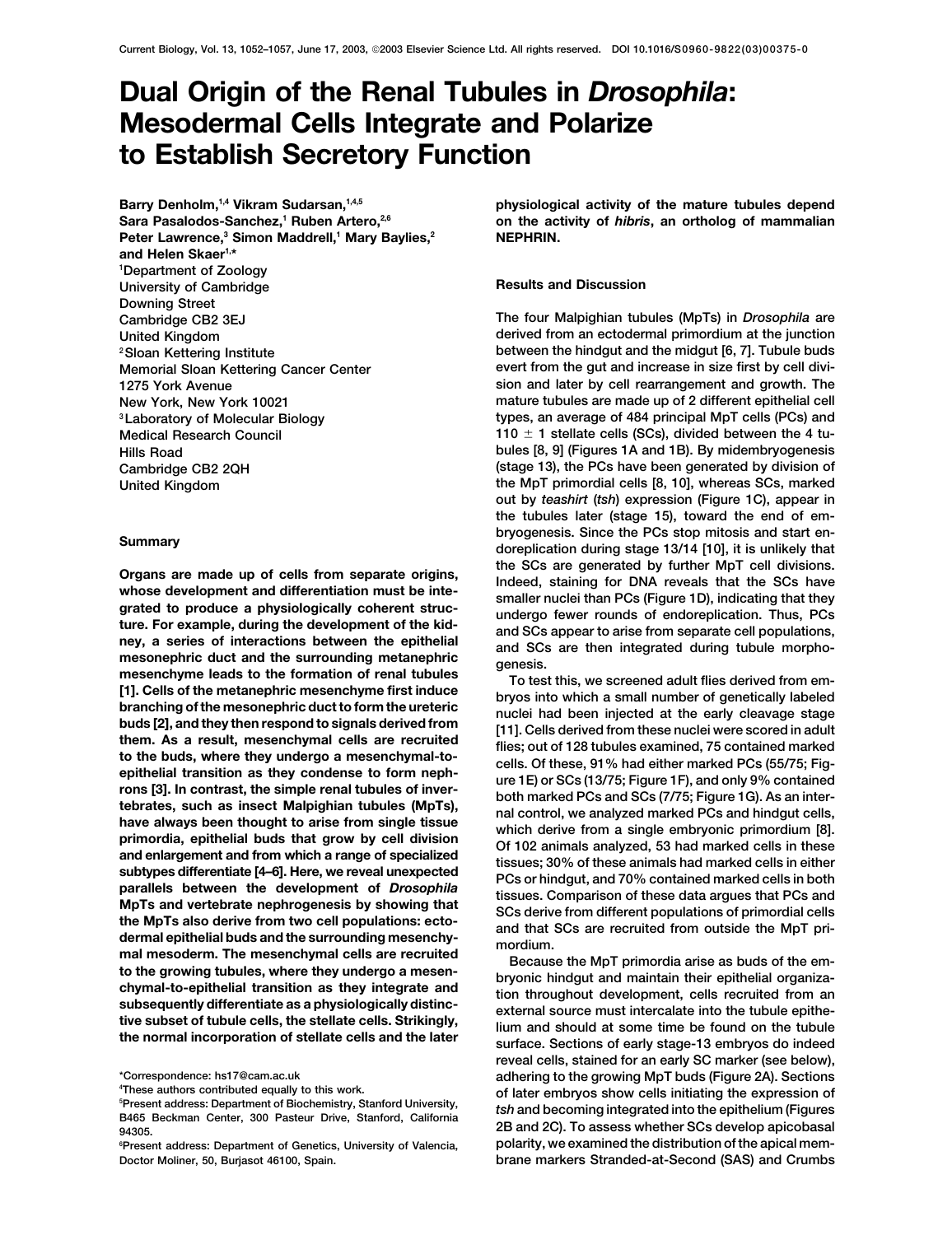

**Figure 1. MpTs Contain Distinctive Cell Types from Different Origins**

**(A) A diagram of** *Drosophila* **MpT showing principal cells (yellow) and stellate cells (red) surrounding the lumen.**

**(B–D) Third instar MpTs stained to reveal SCs by C724(***tsh***)-GAL4 driving UAS-***lac***Z. (B)** -**-gal is shown in red, F-actin for lumenal actin is shown in green, and DNA is shown in blue.** *tsh***GAL4-driven expression marks out regularly spaced SCs in the tubule epithelium. (C)** -**-gal is shown in green; anti-Tsh is shown in red. Tsh is expressed in a pattern identical to C724-driven expression of** *lac***Z (B). (D) SCs have smaller nuclei than the PCs. Tsh is shown in red, DNA is shown in blue, and the overlap is shown in pink.**

**(E–G) Cells derived from injected, genetically marked nuclei (blue) are most commonly restricted to (E) PCs or (F) SCs. (G) MpTs with marked cells of both types are rare. The arrowheads indicate SCs.**

**(Crb) [12] as well as the organization of the actin cy- therefore defined as the CVM [18]), we find that a subset toskeleton in SCs. As in PCs, SAS is restricted to the of labeled cells remains associated with the tubule priapical membrane of embryonic SCs (Figure 2D), and mordia and later becomes incorporated into the tubules actin is concentrated in the lumenal brush border of (Figures 3F–3H). These data reveal that SCs and CVM both cell types (Figure 2E). These observations show share a common origin in the posterior mesoderm. that SCs undergo a mesenchymal-to-epithelial transi- To confirm this close relationship between the CVM tion, becoming fully polarized. However, we find that and SCs, we checked for the presence of SCs in mutants Crb, an apical protein expressed in ectodermally derived affecting the mesoderm. SCs are still present in the epithelia, is not expressed in SCs (Figures 2F and 2F). tubules of embryos mutant for** *twi***, which is expressed This finding underlines their distinct origin. Crb is not in the CVM but is not required for its specification or expressed in the mesoderm and, after initial expression early development [18]. SCs are also present in embryos in the endoderm and neurogenic ectoderm, is switched mutant for** *bagpipe* **and** *tinman* **(cf. Figures 3I and 3J), off as the primordial cells of the midgut and nervous which are characteristic of the visceral mesoderm but system lose their epithelial character [13]. are not expressed in the CVM [18, 20]. In** *byn* **mutants,**

**lial cell population and do not express the ectodermal muscles are lost [18]. Correspondingly, we find that SCs marker Crb, they are likely to derive from the mesoderm, are either absent or dramatically reduced in number endoderm, or delaminating neural precursors. To deter- (16 3, n 19 cf. 110 1 in wild-type [9]) (Figure 3K). mine the origin of the SCs, we used tissue-specific GAL4 Surprisingly, in** *snail* **(***sna***), as well as in** *twi,sna* **double drivers and assessed whether they labeled SCs. In addi- mutants, in which the CVM is reported to be completely tion, to overcome the transient expression of some GAL4 lost [18], SCs are still present, although their numbers lines, we permanently marked GAL4-expressing cells are strongly reduced (***sna***: 33 3, n 12, Figure 3L;** by FLP-mediated expression of the marker,  $\beta$ -galac**tosidase. Neither** *serpent* **nor** *hindsight***, two genes that SCs arise from the group of posterior mesodermal cells are expressed in the endoderm [14, 15], nor** *elav***, which that also gives rise to the CVM and that some of these is expressed in neural cells from stage 12 [16], mark out cells move into the embryo during gastrulation, even in the SCs (Figure 3A and data not shown). These data the absence of Twi and Sna. This distinction between suggest that SCs do not originate from these tissues. CVM and SCs is underlined by the absence of other In contrast, GAL4 driven by the predominantly mesoder- CVM markers [18] from SCs (Crocodile and bHLH54F, mal gene** *twist* **(***twi***) [17] does mark out SCs (Figure 3B). data not shown). This finding indicates that SCs originate from a** *twi***- A group of** *Drosophila* **immunoglobulin-like proteins expressing population of cells. We therefore assayed acts in cell-cell recognition and attraction during embry-GAL4 drivers that are expressed in a subset of the em- onic myogenesis [21–24]. One member of this family, bryonic mesoderm in the posterior terminal region,** *hibris* **(***hbs***), an ortholog of vertebrate NEPHRIN, is exwhich gives rise to the caudal visceral mesoderm (CVM) pressed in the MpTs [23]. We find that** *hbs* **is expressed [18, 19], and found that the T box gene** *brachyenteron* **in a subset of MpT cells (Figure 4A) and that these cells (***byn***) and G447.2GAL4 positively label SCs. These re- express Tsh (Figure 4B), confirming that** *hbs* **is exsults indicate that SCs might arise from the CVM primor- pressed in SCs. In the tubules of flies mutant for** *hbs***, dium (Figures 3C and 3D). The CVM overlies the tubule the number of SCs is significantly reduced (for** *hbs361/* **primordia as they evert from the hindgut. While the ma-**  $Df(2R)14:68 \pm 4$ , n = 11 cf. 110  $\pm$  1 in wild-type [9]), while **jority of these cells migrate forward (Figure 3E) to invest the number of PCs is unaltered.** *hbs361* **is not amorphic for the midgut and form longitudinal visceral muscles (and the MpT phenotype, suggesting that a complete loss**

**We argue that, as the SCs first appear as a nonepithe- the CVM and, consequently, the midgut longitudinal** *twi,sna*:  $37 \pm 4$ ,  $n = 10$ ). We therefore conclude that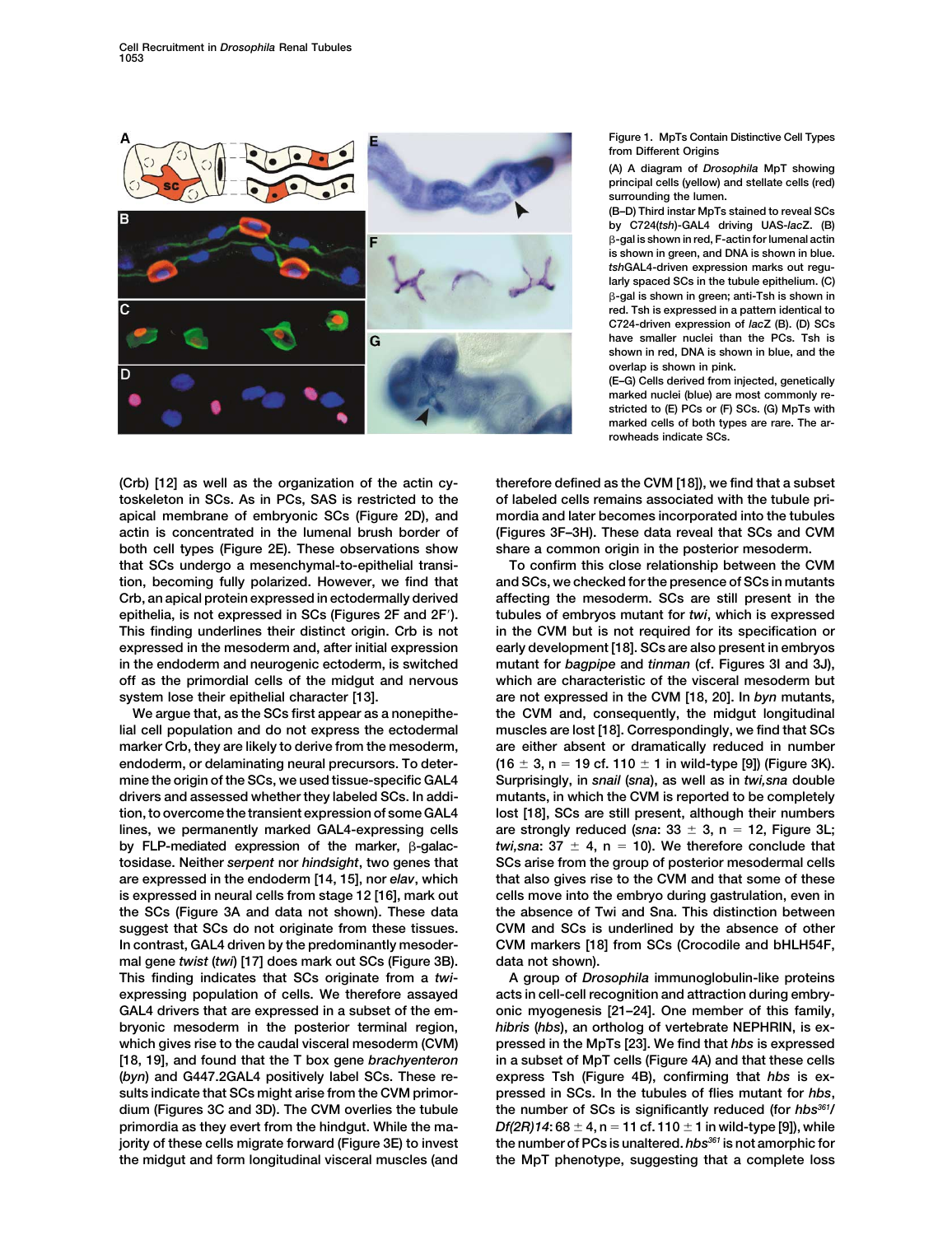



**(A–C) Wild-type embryonic tubules stained with antibodies for PCs parallel, that the integration of mesenchymal cells with** (Cut; brown in [A]–[C]; green in [B<sup>'</sup>] and [C']) and for SCs (either **the developing epithelial tubule is also required for the**<br>
G447.2-driven <sup>g-</sup>gal [dark brown in (A)]) or Tsh (dark brown in [B] **physiological maturat** and [C]; red in [B'] and [C']) to show (A) mesenchymal cells, not yet<br>expressing Tsh, on the surface of a stage-12 MpT; (B and B') Tsh-<br>expressing SCs partially integrated into (B) stage-13 or (B') stage-<br>expression of the **14 MpTs; and (C and C) Tsh-expressing SCs now fully integrated brate orthologs of** *tsh* **have been identified in mouse**

 $labeled$  actin is shown in red, SCs marked by  $\beta$ -gal are shown in

**ent only in PCs. SCs, indicated by the arrow in (F) are marked by lium. Vertebrate NEPHRIN is expressed in the foot pro-**

**strongest** *hbs* **allelic combinations are viable but die posed that vertebrate NEPHRIN plays a structural role excretory product, uric acid [23]. As uric acid is normally point mutation in** *hbs361* **results in the substitution of a cleared from the tubule lumen by the secretion of urine highly conserved amino acid immediately adjacent to excretory function of the tubules. We therefore analyzed describe, it will be possible, firstly, to establish whether the physiological activity of the MpTs from** *hibris* **mu- the recruitment of SCs to** *Drosophila* **MpTs is truly analotants. gous to the recruitment of nephrogenic mesenchyme in**

the combined activity of the PCs, which secrete K<sup>+</sup> into Hbs, and to identify its partners, in the integration of **the lumen by a V<sup>+</sup>-ATPase transporter [26], and the SCs, SCs into** *Drosophila* **MpTs. which express channels to permit the consequent flow Experimental Procedures of chloride ions and water [27]. Diuresis is regulated by** a combination of pathways, one of which activates the limmunostaining and Histochemistry<br>PC V<sup>+</sup>-ATPase transporter and can be triggered in vitro limmunostaining was performed by using standard techniques **by cAMP [28], and a second, which activates SC chloride with antibodies against the following proteins:** -

**(and possibly water) transport and is triggered by leucokinin (LK-1) [27]. We tested the transport capacity of wild-type and** *hbs* **mutant MpTs taken from 1- to 3-dayold adults by first stimulating them with cAMP and then with LK-1. The results shown in Figure 4C indicate that, while the response to cAMP stimulation is not significantly altered in** *hbs* **mutants, the ability of their MpTs to meet the additional challenge imposed by LK-1 stimulation is markedly reduced. The residual responsiveness to LK-1 is likely to be due to the small number of SCs that are stably integrated into the mutant tubules. To investigate this possibility, we analyzed the relationship between SC number and physiological activity by assessing whether a tubule's response to LK-1 was significantly related to its complement of SCs. After physiological analysis, each tubule was fixed and stained for cell counting. A Y on X linear regression of the data was highly significant (Figure 4D; for analysis of variance, see the Experimental Procedures), revealing a close relation between the number of SCs in a tubule and its secretory capacity.**

**The recruitment of mesenchymal cells to epithelial tissues underpins the development of the vertebrate kidney, where the glomerulus and nephron derive from nephrogenic mesoderm that undergoes mesenchymalepithelial transformation in response to signaling from the ureteric bud [1]. Failure in the process of recruitment leads to polycystic kidneys and, in the severest cases, Figure 2. SCs Undergo a Mesenchymal-Epithelial Transition to renal agenesis [29]. Here, we show, in a remarkable into stage-15 elongated MpTs. The arrowheads indicate SCs. [30], but it is not yet known whether these genes are (D) Embryonic MpTs stained for the apical membrane marker expressed in the developing kidney. However, a mouse** Stranded-at-Second (green); SCs around the narrow lumen (L) are<br>
labeled by tshGAL4-driven lacZ (red). Asterisks mark the positions<br>
of PCs.<br>
(E) The actin brush border is present in both cell types. Phalloidin-<br>
(E) The a

We also show that the Nephrin-like immunoglobulin **green, and DNA is shown in blue. family member** *hbs* **is expressed in the SCs and is re- (F and F) The ectodermal apical membrane protein Crumbs is pres- quired for their proper acquisition by the MpT epithe**tshGAL4-driven GFP (green). Crb is shown in red. B, basal side; A, cesses of glomerular podocytes, and patients carrying<br>mutations in NEPHRIN (congenital nephrotic syndrome **of the Finnish type-NPHS1) lack the slit diaphragm, ex**hibit "fused" podocyte foot processes, and suffer from<br>
of Hbs might obliterate SCs from mutant MpTs. The massive proteinuria [32]. Consequently, it has been pro-<br> **proced that vertebrate NEPHRIN plays a structural role**<br> in the slit diaphragm [33]. Interestingly, we find that the **[25], this phenotype could result from defects in the the defect in NPHS1 (Figure 4E). Using the system we Primary urine production in** *Drosophila* **depends on mechanistic terms and, secondly, to analyze the role of**

with antibodies against the following proteins:  $\beta$ -galactosidase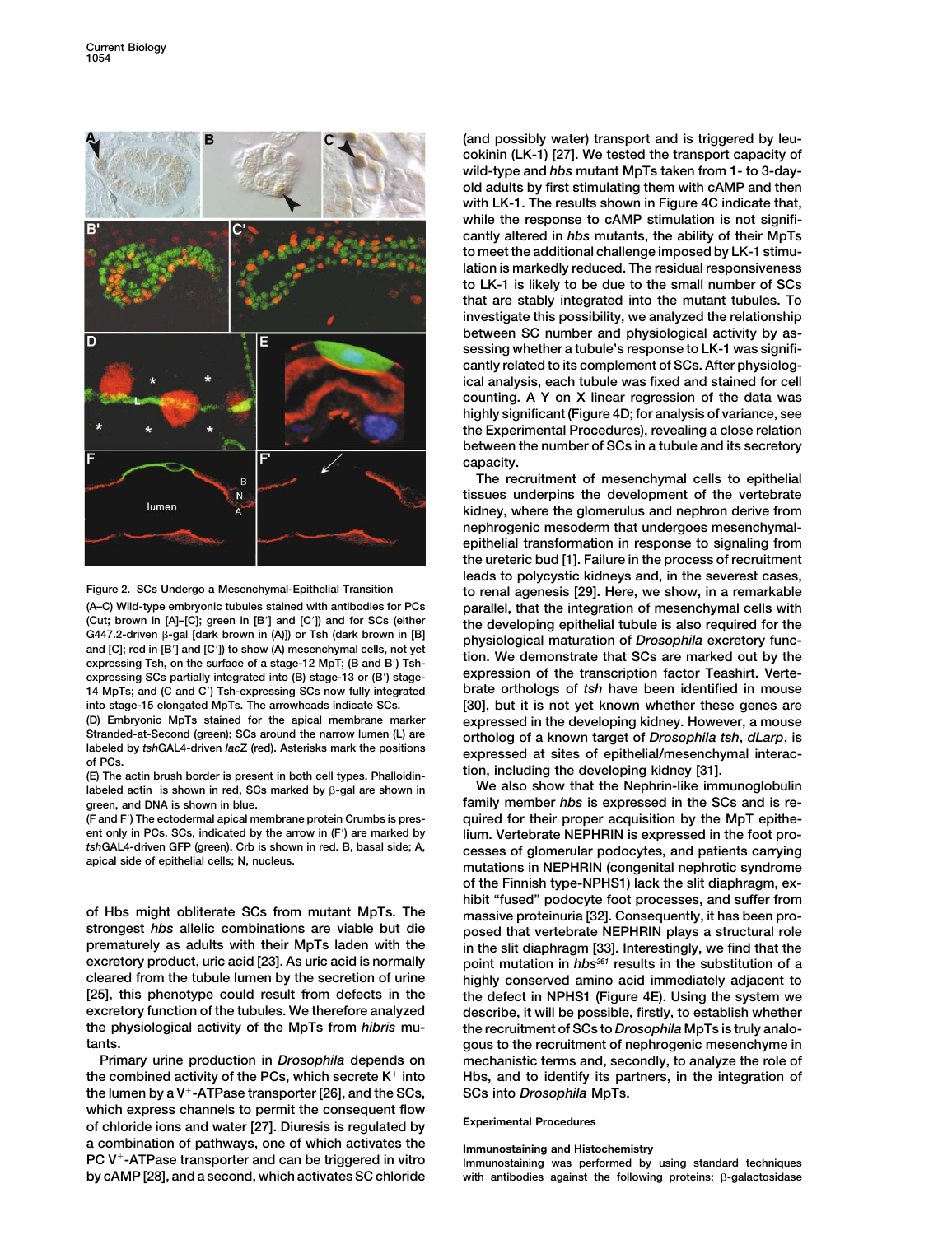

**(1:10,000), Crb (1:10), Cut (1:200), Stranded-at-Second (1:500), and** *tsh* **(***tsh04519***) was also shown to drive** *lac***Z expression in the SCs** gated phalloidin (Molecular probes), and nuclei were visualized by identical MpT pattern to that driven by the P{GAL4}C724 insert (cf. **staining for DNA with TOTO3 (Molecular probes). For sectioning, Figures 1B and 1C). These findings indicate that the C724 expression embryos were embedded in Araldite after immunostaining and dehy- pattern is driven by a** *tsh* **enhancer. dration. Semithin sections were cut by using a Reichert Ultracut microtome and were mounted in Araldite for microscopy. Fly Stocks**

The cell lineage of PCs and SCs was investigated by injecting a **. but all the** *Df(2R)14* (which removes *hbs*), *hbs*<sup>361</sup>. The following<br>small number of succinate dehydrogenase<sup>+</sup> (sdh+) nuclei into sdh hancer trap line **hancer trap lines were used:** *hbsP36.1***,** *tsh04319***,** *croc-lac***Z. small number of** *succinate dehydrogenase* **(***sdh***) nuclei into** *sdh* **temperature-sensitive (***sdh8* **) embryos at the early cleavage stage. Resulting adult flies were dissected, incubated at the restrictive <b>Physiology** temperature of 52°C in *Drosophila* Ringers solution for 15 min, and larger in vitro and **temperature of 52C in** *Drosophila* **Ringers solution for 15 min, and In vitro analysis of secretory rate was performed as previously de-**

**scriptional stop site and results in expression of** *lac***<b>Z** under control  $\frac{1}{2}$  control and mutant gave p < 0.05. Y on X linear regression was carried of the Actin5C promoter. All descendants of the clone maintain *l* **expression. The following GAL4 lines were used to generate the** clones: hnt-GAL4, elav-GAL4, twi-GAL4, byn-GAL4, ctB-GAL4, and<br>GAL4<sup>4472</sup>. All crosses were maintained at 29°C. To reveal clones, Acknowledgments third instar MpTs were dissected, fixed in 4% paraformaldehyde,<br>and incubated in X-gal. The Section of Allen and incubated in X-gal.<br>Landgraf, J. Lengyel, M. Leptin, R. Reuter, M. Scott, the Bloomington

**BLAST search of the** *Drosophila* **Genome Database with sequence J. Castelli-Gair, and colleagues in our labs for their critical reading flanking the P element revealed that it was inserted at position of the manuscript. This work is supported by the Wellcome Trust 309551 within contig AE003781, approximately 28 kb downstream (H.S., B.D., and S.P.-S.); the INLAKS Foundation (V.S.); the Muscular of the** *teashirt* **(***tsh***) transcription unit (data not shown), in a region Dystrophy Association, the New York Academy of Science, and the previously identified as containing** *tsh* **regulatory sequences [34, National Institutes of Health (R.A. and M.B.); MRC (P.L.); and Gonville 35]. A P element insertion in the 5 noncoding leader sequence of and Caius College, Cambridge (S.M.).**

**Figure 3. SCs Originate in a Subset of the Mesoderm**

**(A–D) Clones of cells expressing** *lac***Z (blue) generated by tissue-specific GAL4 drivers. While (A)** *hnt* **generates no MpT clones, (B)** *twi* **and (C)** *byn* **generate clones in both PCs and SCs (PC clones arise through early hindgut expression of** *twi* **[12] and** *byn* **[14]). (D) The CVM GAL4 driver G447.2 [13] generates clones exclusively in SCs. The arrowheads indicate SCs. As a control, we used a PC GAL4 driver, which produced MpTs containing clones that were confined to PCs and did not overlap with independently labeled SCs (data not shown).**

**(E–H) Expression of G447.2GAL4 in cells of the caudal mesoderm overlying the embryonic hind- and posterior midgut. While the majority of these cells migrate forward (arrow) to invest the developing midgut, some remain associated with the MpT primordia (arrowhead in [E], stage 11) and later become incorporated into the MpT epithelium ([F] and [G], stage 13; [H], stage 16; dashed lines outline MpTs).**

**(I–L) Analysis of mutant embryos for the presence of SCs. MpT cells are labeled by Cut (green), and SCs are labeled by Tsh (red). In (J)** *bap* **mutant embryos, SCs are present in the MpTs, as in (I) wild-type. In (K)** *byn* **and (L)** *sna* **mutant MpTs, SCs are either absent or substantially reduced in number.**

(data not shown), and an antibody to Tsh revealed the protein in an

**The following alleles were used in the mutant analysis:** *bap208***,** *byn5* **,** *twi<sup>nD96</sup>, sna<sup>nG</sup>, (Df(2R) twi<sup>10</sup>,sna<sup>16</sup>), Df(3R)e<sup>D7</sup> (which removes <i>bap* and<br>The cell lineage of PCs and SCs was investigated by injecting a *tin*), Df(2R)14 (which removes *hbs*), hbs<sup>361</sup>. The following lacZ en-

**stained for succinate dehydrogenase for 2 days. The clones can be scribed [27]. Tubules from adult flies were stimulated with cAMP visualized because donor-derived** *sdh* **cells stain blue, whereas and LK-1 (both from Sigma). To estimate SC number, tubules were the** *sdh8* **host tissue remains unstained [11]. stained with toluidine blue as previously described [10], and cells Clones expressing** *lac***Z were induced by flipping out an interrup- with small nuclei were counted in a blind test. Physiological data tion cassette from the line UAS-FLP;Act5C-FRTSFRT-***lac***Z. Flp- were subjected to a two-tailed heteroscedastic t test and were** judged to be significantly different when a comparison between out by using Systat 8.0 (N = 39, F = 29.32, d.f. = 1.38, p < 0.000).

Stock Centre, the Centre de Biologie du Développement, and the **P Element Rescue Developmental Studies Hybridoma Bank for stocks and reagents. The position of the P{GAL4}C724 insert, which marks SCs [9], was We also thank A. Friday and N. Skaer for assistance with statistical determined by plasmid rescue by using standard procedures. A analysis, A. North for help with sectioning, and M. Bate, S. Brown,**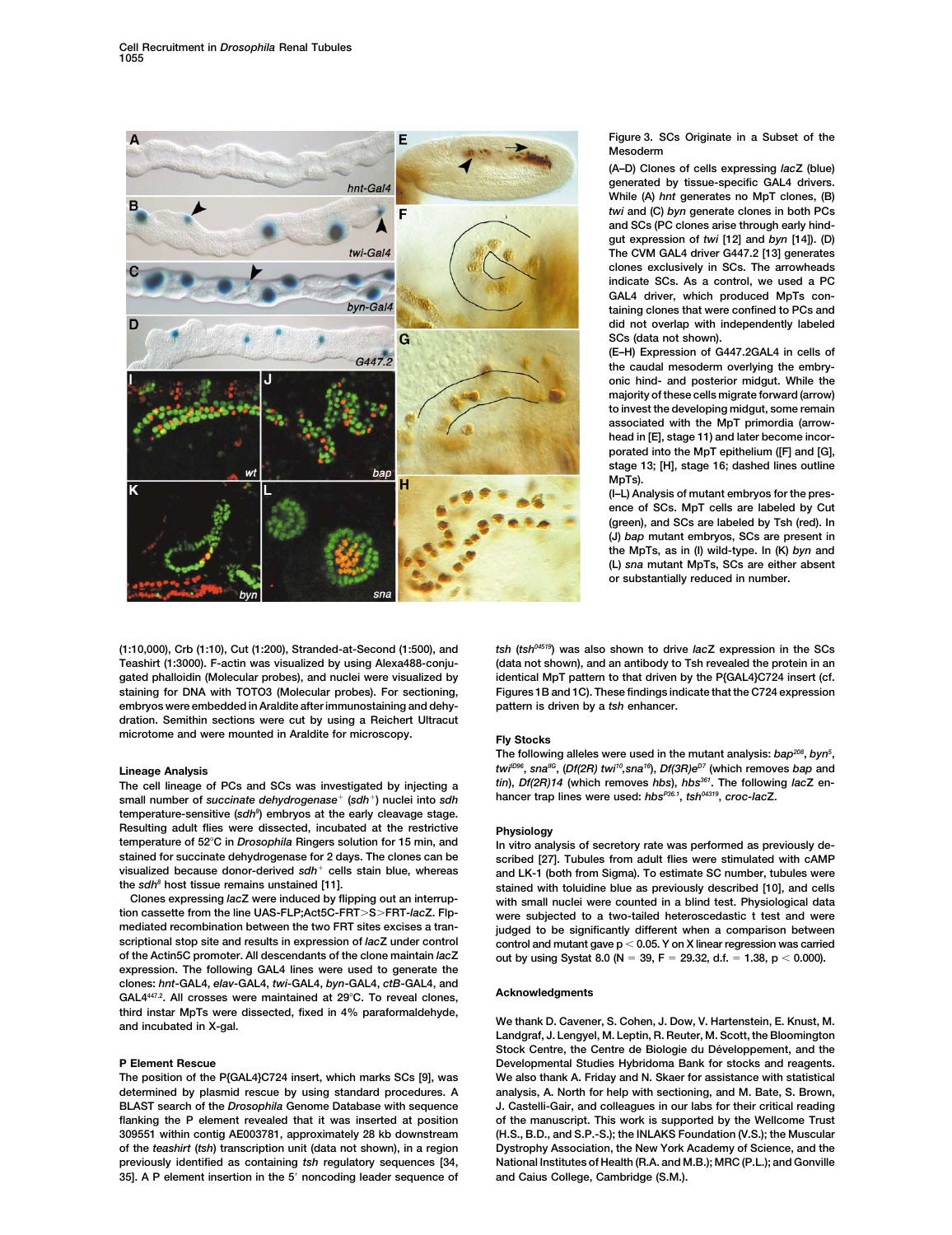



**Figure 4. The** *Drosophila* **NEPHRIN Ortholog,** *hibris***, Is Expressed in SCs and Is Required for Full MpT Physiological Activity**

(A) *hibris* is expressed in the SCs of stage-15 embryonic tubules, as revealed by *hbs-lac*Ζ (β-gal, green; Cut, red; overlap, yellow; d, distal; **p, proximal MpT).**

**(B and B) MpTs stained for Tsh (red), which colocalizes with Hbs (green; the overlap is yellow in [B]).**

**(C and D) The physiological activity of the MpTs in the adults of** *hbs* **mutants is compromised. (C) A graph of the relative rates of fluid transport** in mutant ( $hbs^{36}/Df(2R)14$ , n = 15) and control ( $Df(2R)14/CyO$ , n = 17) adult MpTs in vitro after stimulation with 20  $\mu$ M cAMP and 100  $\mu$ M LK-1. Values are means  $\pm$  1 SEM. Red asterisks indicate significantly different physiological performance between control and mutant MpTs **(p 0.05, see the Experimental Procedures). (D) X on Y linear regression analysis of SC number in a single MpT versus its stimulated fluid** secretion rate measured in vitro (given as the relative increase in rate on stimulation with LK-1) in adult mutant (*hbs<sup>361</sup>/Df(2R)14*) MpTs. **(E) A diagram showing the structure of Nephrin Ig domain subfamily proteins (transmembrane domain, black; fibronectin type III domain, green; Ig-C2 domain, red). Amino acid substitution (Leu to Arg) in** *hbs361* **is adjacent to the amino acid altered in human NEPHRIN (Arg to Cys) in NPHS1 patients.**

- **1. Saxen, L. (1987). Organogenesis of the Kidney (Cambridge: 6. Poulson, D.F. (1950). Histogenesis, organogenesis and differen-**
- **2. Davies, J. (2003). Development of the ureteric bud. In The Kid- Biology of** *Drosophila***, M. Demerec, ed. (New York: Wiley), pp. ney: From Normal Development to Congenital Disease. P. Vize, 168–274. A. Woolf, and J. Bard, eds. (San Diego: Academic Press), pp. 7. Ainsworth, C., Wan, S., and Skaer, H. (2000). Coordinating cell**
- **3. Cho, E., and Dressler, G. (2003). Formation and development Trans. R. Soc. Lond. B. Biol. Sci.** *355***, 931–937. Academic Press), pp. 195–210.** *melanogaster***. Roux's Archiv. Dev. Biol.** *195***, 22–32.**
- **Received: March 20, 2003 4. Skaer, H. (1992). Development of the Malpighian tubule. In Epi-Revised: April 25, 2003 thelial Organization and Development, T.P. Fleming, ed. (Lon-Accepted: April 25, 2003 don: Chapman & Hall), pp. 191–218.**
- **Published: June 17, 2003 5. Skaer, H. (2003). Development of the Malpighian tubules in** *Drosophila melanogaster***. In The Kidney: From Normal Develop-References ment to Congenital Disease. P. Vize, A. Woolf, and J. Bard, eds. (San Diego: Academic Press), pp 7–17.**
	- **Cambridge University Press). tiation in the embryo of** *Drosophila melanogaster* **(Meigen). In**
	- **165–179. fate and morphogenesis in** *Drosophila* **renal tubules. Philos.**
	- 8. Janning, W., Lutz, A., and Wissen, D. (1986). Clonal analysis of **genital Disease. P. Vize, A. Woolf , and J. Bard, eds. (San Diego: the blastoderm anlage of the Malpighian tubules in** *Drosophila*